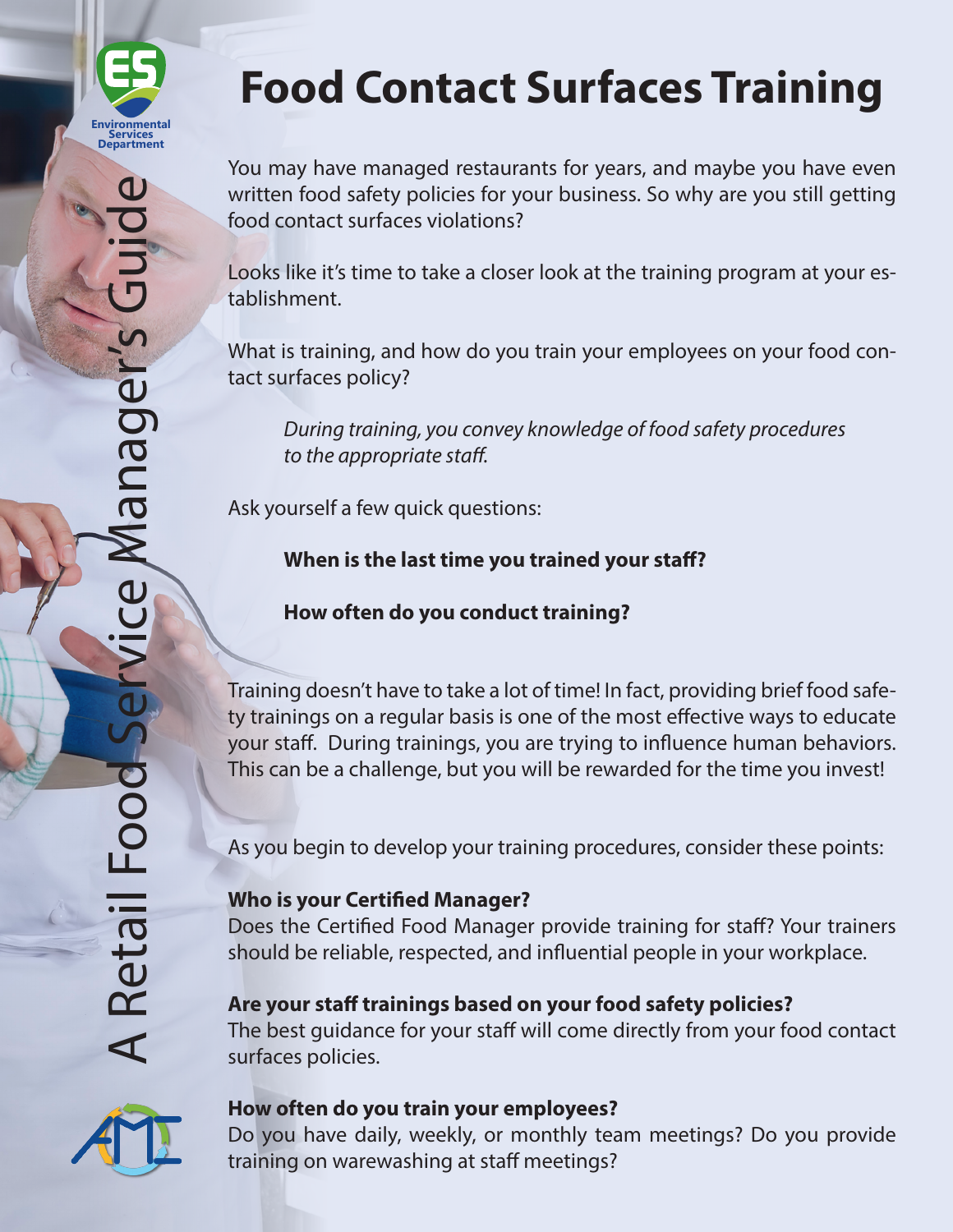

Do you engage in on-the-job training? Or a combination of both? The best training programs incorporate teaching, demonstration and practice.

## **Who can employees go to when they have food safety questions?**

Is the manager or Person-in-Charge available during all operational hours? Do staff have all applicable contact information?

As the manager, you understand the public health significance of clean and sanitized food contact surfaces. But your employees need to understand this as well. Food safety is an important part of your business' reputation and your customers expect the best. So when you train your staff, explain to them why they're being trained on food contact surfaces and warewashing. The 2013 FDA Food Code reminds us that microorganisms may be transmitted from a food to other food by utensils, cutting boards, thermometers, or other food-contact surfaces. Food-contact surfaces and equipment used for time/temperature control for safety food should be cleaned as needed throughout the day but must be cleaned no less than every 4 hours to prevent the growth of microorganisms on those surfaces. You can use current statistics on foodborne illness outbreaks from the FDA or CDC, or look for stories from the science news section of major news publications. Share the stories of other restaurants' successes and failures during your trainings! We can learn from one another.

When you plan a training session with your employees, be sure to set a specific learning objective. Give this goal a time-sensitive, and performance-based, outcome from the beginning, and make these expectations clear to your employees.

*For example: "At the end of two weeks, you will be able to properly set up the warewashing sink/dishmachine, correctly perform the wash, rinse, and sanitizer steps, and what steps to take if the policy is not be ing followed."*

Finally, make sure your employees feel accountable. Finish your training by having your employees make a commitment to follow the actions outlined in your food contact surfaces policy. Studies show that positive behaviors are more likely to continue when a commitment is made publicly, especially in front of peers. So consider having your employees sign a form stating that they received training, or create a training bulletin board that shows who has been trained on specific food safety policies. When employees



**Food Contact Surfaces Training**